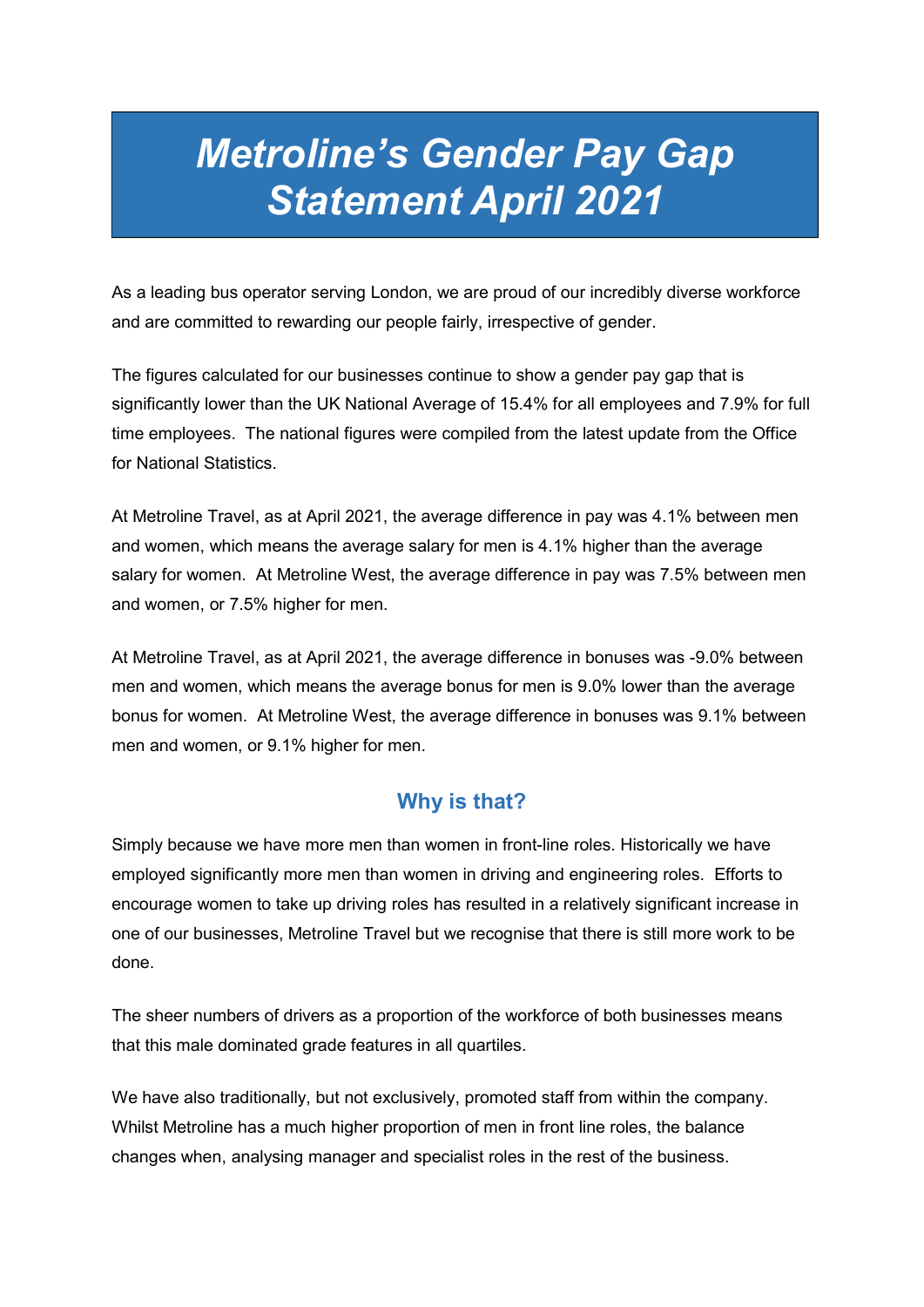# Effect of furlough on the figures?

Within Metroline Travel we had 128 employees on furlough of whom 93.7% were male, at Metroline West we had 41 employee on furlough of whom 87.8% were male. In Metroline travel disproportionately more male employees were furloughed and in Metroline West the opposite was true. This will explain some of the differences between figures for what are otherwise broadly similar businesses.

# Does this mean there is no Equal Pay in Metroline Travel & West?

On the contrary; the 4.1% and 7.5% difference is reflective of how men and women are spread throughout the organisation. It does not indicate that men and women doing the same work are paid differently. Analysis of this year's figures shows that our male colleagues generally work longer hours.

### Mean / Median / Quartiles

Metroline is required to publish the difference in 'mean', 'median' and quartiles as this is a good indication of how salaries of men and women are spread throughout an organisation. These are calculated as follows:

- Metroline's mean gender pay gap is: Travel 4.1% and West 7.5%.
- Metroline's median gender pay gap is: Travel 9.6% and West 2.3%.
- The Median Bonus Gender Pay Gap is: Metroline Travel 8.3% and Metroline West 0.0%.

#### Metroline Travel Quartiles:

- Upper Quartile the highest paid 25% = 7.9% female and 92.1% male
- Upper Middle Quartile the next  $25\% = 6.1\%$  female and 93.9% male
- Lower Middle Quartile the next  $25\%$  = 9.3% female and 90.7% male
- Lower Quartile the lowest paid  $25\%$  = 15.0% female and 85.0% male

#### Metroline West Quartiles:

- Upper Quartile the highest paid  $25\% = 6.4\%$  female and 93.6% male
- Upper Middle Quartile the next  $25\% = 7.1\%$  female and  $92.9\%$  male
- Lower Middle Quartile the next  $25\% = 7.4\%$  female and 92.6% male
- Lower Quartile the lowest paid  $25\%$  = 9.3% female and 90.7% male